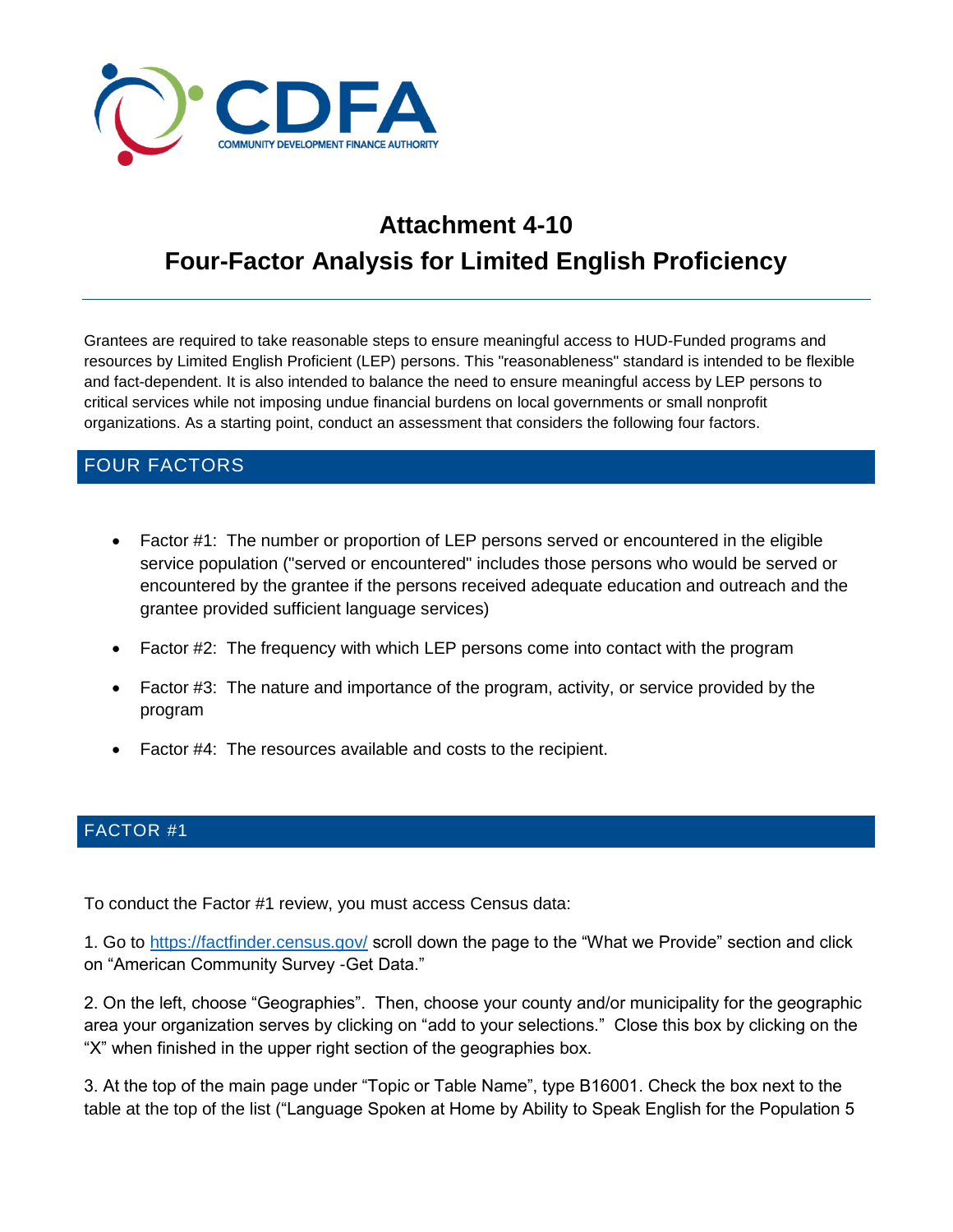Years and Over"). Be sure to select the table that has the most recent "5-year estimates" listed under the Dataset heading. Then, click on "View" at the top left.

For any language group with a population that speaks English less than "very well" (considered LEP) that is 5% or more of your jurisdiction's total population or has 1,000 people, a Language Assistance Plan (LAP) will be required.

If the grantee determines it does meet the lesser of 1,000 people or 5% threshold of LEP, then the grantee will move on to developing the LAP and does not need to go through Factors #2 through #4.

### FACTOR #2:

If the project offers direct assistance to beneficiaries related to housing and other services, the nature of the activity or service may be significant to the proposed project area residents. Additionally, all citizen participation activities must be open to the public. Grantees must assess the frequency of resident contact based on their chosen activities.

If the grantee determines that the program or activities provide direct assistance to residents who have LEP, then the residents are likely to have considerable direct contact, and the grantee will move on to developing the LAP and does not need to go through Factors #3 and #4.

#### FACTOR #3:

Determine whether the project will provide critical improvements such as a new community service center or public facility to serve low- and moderate-income people with a significant number of LEP persons or a primary focus on LEP persons. The benefits of such projects have an important impact on LEP residents. If the project is found to have such importance, the grantee will move on to developing the LAP and does not need to go through Factor #4.

#### FACTOR #4:

There are many resources available to grantees to assist LEP persons. Those resources include translation websites, translated documents available from HUD and DOL, and the eligible use of administrative funds from the CDBG program. Grantees should be able to provide language access at a reasonable cost. Grantees should not use cost reasons as the only factor to determine the need for language assistance.